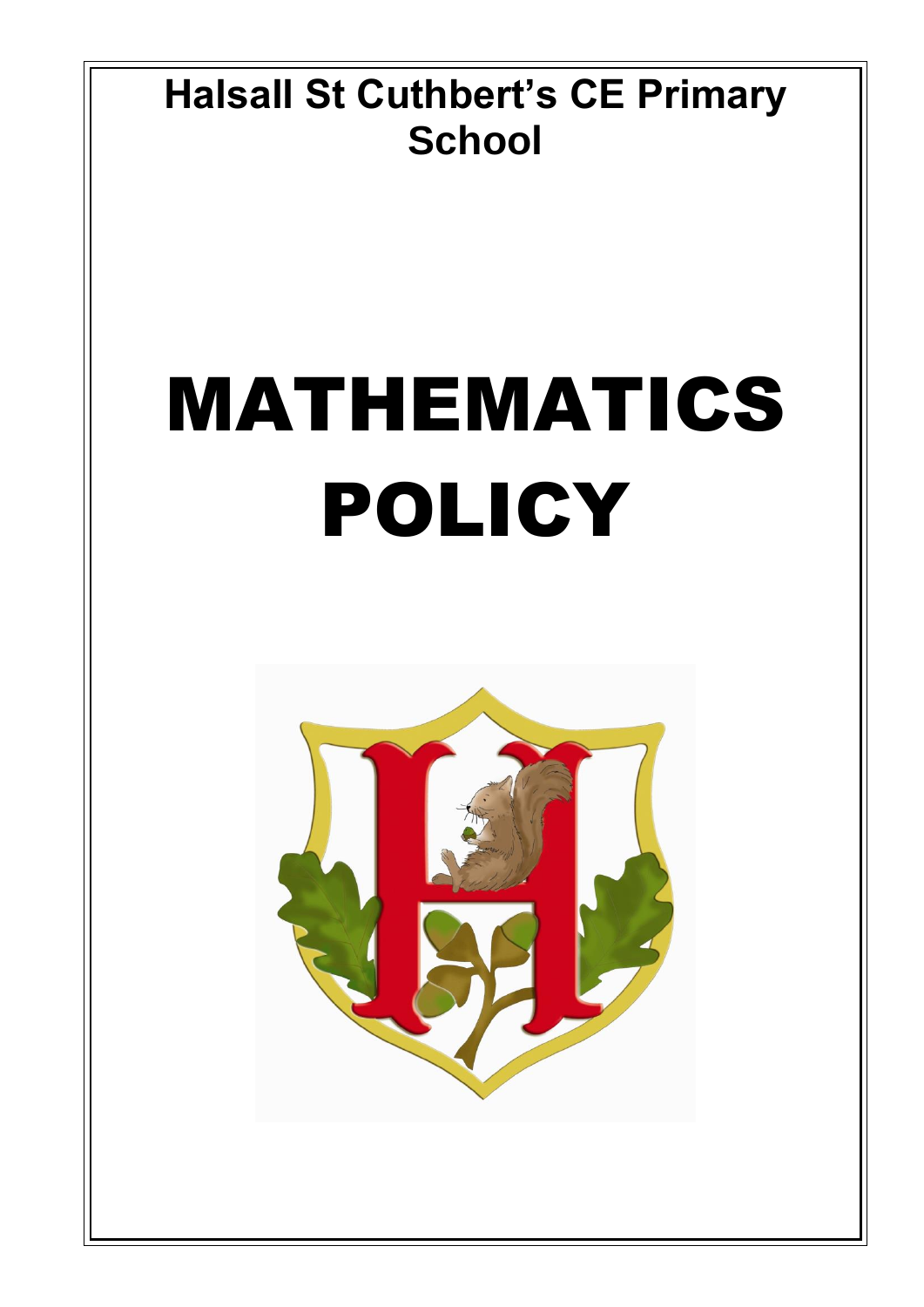#### **Introduction**

Mathematics is important in everyday life. It is integral to all aspects of life and with this in mind we endeavour to ensure that children develop a healthy and enthusiastic attitude towards mathematics that will stay with them.

This policy outlines what we are aiming to achieve in respect of pupils' mathematical education. It also describes our agreed approach to the planning, delivery and assessment of the mathematics' curriculum.

The National Curriculum (2014) for mathematics describes what must be taught in each key stage. The mathematics taught and the methods used reflect both the statutory requirements and the non-statutory guidance and recommendations outlined in the following documents:

- (A) The Revised Statutory Framework for the EYFS (2012)
- (B) The Development Matters in the EYFS (2012)
- (C) Mathematics Programmes of Study: key stages 1 and 2 National Curriculum in England (2013)
- (D) Mathematics Planning National Curriculum documentation Lancashire County Council (2013)

This policy provides information and guidance for staff, governors and other interested persons.

### **Aims**

Mathematics helps children to make sense of the world around them through developing their ability to calculate, to reason and to solve problems. It enables children to understand and appreciate relationships and pattern in both number and space in their everyday lives. Through their growing knowledge and understanding, children learn to appreciate the contribution made by many cultures to the development and application of mathematics.

# At **Halsall St Cuthbert's CE Primary School** we aim to:

- develop a positive attitude to mathematics as an interesting and attractive subject in which all children gain success and pleasure;
- develop mathematical understanding through systematic direct teaching of appropriate learning objectives;
- encourage the effective use of mathematics as a tool in a wide range of activities within school and, subsequently, adult life;
- develop an ability in the children to express themselves fluently, to talk about the subject with assurance, using correct mathematical language and vocabulary;
- develop an appreciation of relationships within mathematics;
- develop ability to think clearly and logically with independence of thought and flexibility of mind;
- develop an appreciation of creative aspects of mathematics and awareness of its aesthetic appeal;
- develop mathematical skills and knowledge and quick recall of basic facts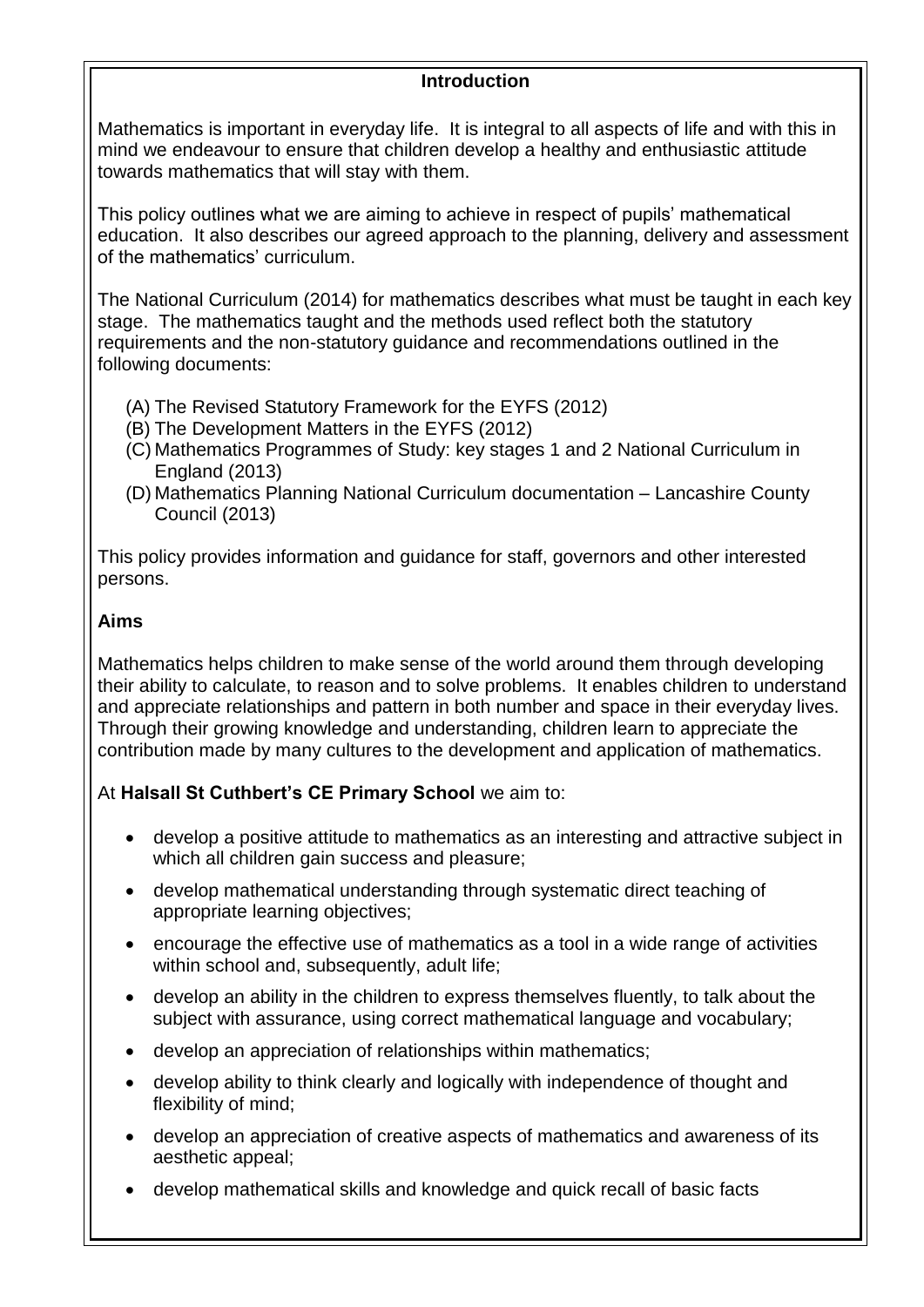# **Teaching and Learning Style**

**Halsall St Cuthbert's CE Primary School** uses a variety of teaching styles to cater for the different learning needs of pupils in mathematics lessons. Our principle aim is to develop children's knowledge, skills and understanding in mathematics. We do this through a daily lesson that has a high proportion of whole-class and group-direct teaching. During these lessons we encourage children to ask as well as answer mathematical questions. They have the opportunity to use a wide range of resources such as number lines, number squares, digit cards and small apparatus to support their work. Children use ICT in mathematics lessons where it will enhance their learning, as in modelling ideas and methods. Although the programmes of study of the National Curriculum (2014) are organised into distinct domains we believe as the National Curriculum states 'that pupils should make rich connections across mathematical ideas to develop fluency, mathematical reasoning and competence in solving increasing sophisticated problems' (DFE, 2013:3) With this at the forefront of our teaching we ensure that using and applying mathematics is integrated into planning and teaching.

In all classes there are children of differing mathematical ability. We recognise this fact and provide suitable learning opportunities for all children by matching the challenge of the task to the ability of the child. We achieve this through a range of strategies such as through differentiated group work, different levels of support provided to groups and individuals and by organising the children to work in pairs on open-ended problems or games.

We use teaching assistants to provide appropriate support to individuals or to groups of pupils. Teaching assistants within **Halsall St Cuthbert's CE Primary School** are viewed as an important 'asset' to the school and, as such, are appropriately involved in the planning and delivery of the mathematics curriculum. Their knowledge, skills and understanding are constantly updated through involvement in school-based and LA led INSET.

# **Mathematics Curriculum Planning**

Mathematics is a core subject in the National Curriculum, and we use the Mathematics Programmes of Study: key stages 1 and 2 National Curriculum in England (2013) and the Mathematics Planning National Curriculum documentation – Lancashire County Council (2014) as the basis for implementing the statutory requirements of the programme of study for mathematics.

We carry out the curriculum planning in mathematics in line with the structures and recommendations outlined in the LCC medium term planning documentation. Our weekly plans list the specific learning objectives for each lesson and give details of how the lessons are to be taught.

The headteacher and mathematics subject leader are responsible for monitoring the mathematics planning within our school.

# **Assessment**

Assessment has two main purposes:

- assessment of learning (also known as summative assessment);
- assessment for learning (also known as formative assessment).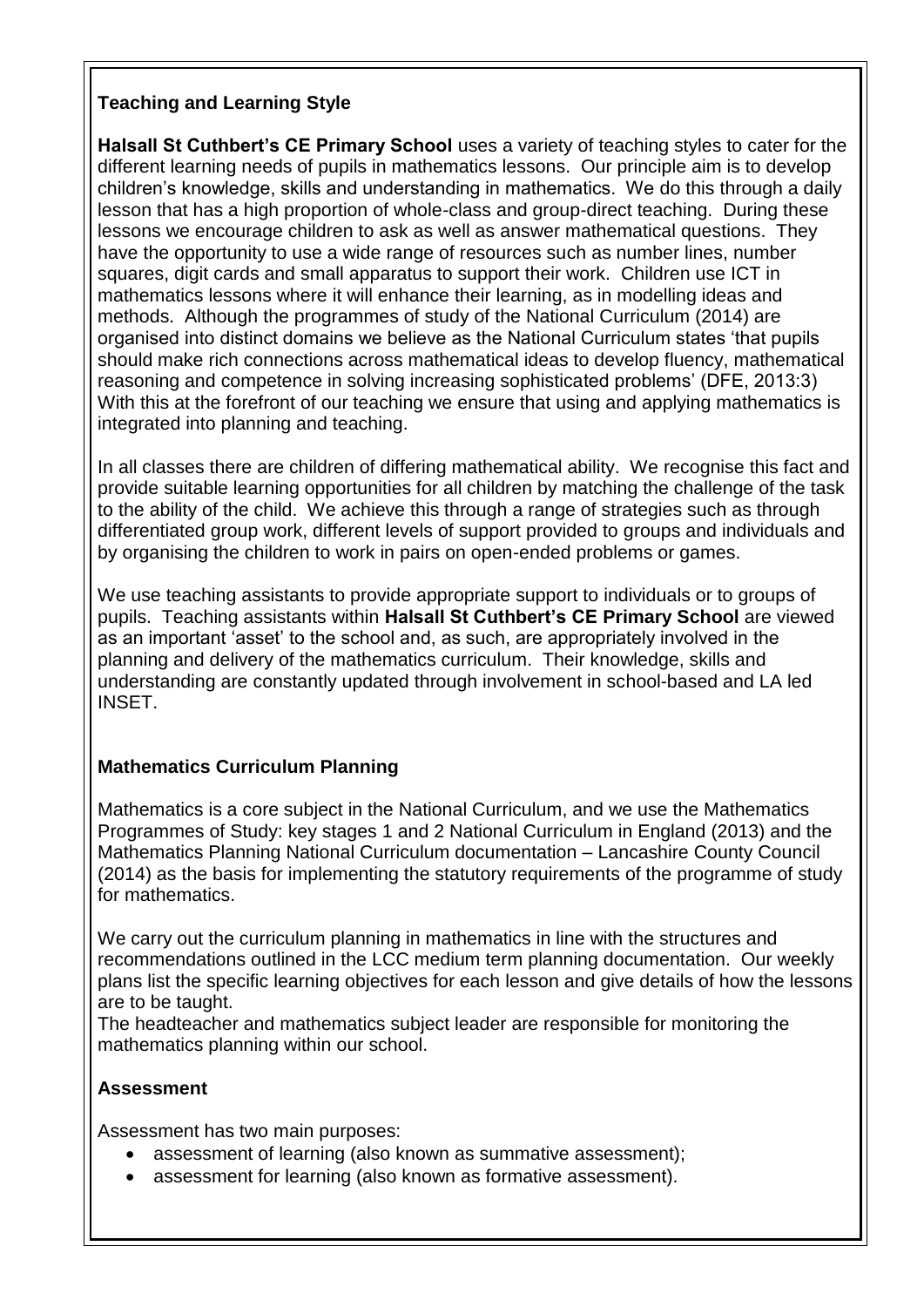#### **Assessment of learning (AoL) – summative assessment**

Assessment of learning is any assessment that summarises where learners are at a given point in time – it provides a snapshot of what has been learned. Within **Halsall St Cuthbert's CE Primary School** AoL is used appropriately, e.g. to provide a Teacher Assessment judgement and grade at the end of each year. Children will be given a grading of Entering, Developing and Secure against their end of year expected learning outcomes. Children will take standardised tests (SATs) at the end of Key Stage 2 as a final judgement against their learning of mathematics.

# **Assessment for learning (AfL) – formative assessment**

"Assessment for learning is the process of seeking and interpreting evidence for use by learners and their teachers to decide where the learners are in their learning, where they need to get to and how best to get there."

Assessment Reform Group, 2002

At **Halsall St Cuthbert's CE Primary School** we recognise that AfL lies at the heart of promoting learning and in raising standards of attainment. We further recognise that effective AfL depends crucially on actually using the information gained.

The school supports teacher assessment through the use of the Lancashire Learning and Progression Steps. These documents set out a progression of learning for individual strands of the National Curriculum towards end of year age related expectations.

The assessment procedures within our school encompass:

- Making ongoing assessments and responding appropriately to pupils during 'day-to-day' teaching. These 'immediate' responses are mainly verbal and are not normally recorded;
- Using knowledge of pupils drawn from ongoing pupil tracking records and the progression document to inform 'prior learning' at the beginning of each unit of work to guide our planning and teaching;
- Adjusting planning and teaching within units in response to pupils' performance;
- Use of the Assessment questions within the Lancashire Interactive Planning tool (National Curriculum 2014) to check learning against the end of year objectives. If necessary future planning is adapted in response to assessment outcomes;
- Use of ongoing teacher assessment in order to identify gaps in attainment and at the end of each full term using this information to judge each child's attainment against year group expectations;
- Use of information gained from statutory and internal school tests. Analysis is done at both a quantitative and qualitative level. Information gained is used to identify the group's and individual's strengths and areas for improvement and also to determine which strategies or methods are particularly effective in respect of specific areas of mathematics (the how and why).

# **The Early Years Foundation Stage**

Work undertaken within the Early Years Foundation Stage is guided by the requirements and recommendations set out in the Revised Statutory Framework for the EYFS (2017), the Development Matters in the EYFS (2012) and the Lancashire Planning Support Tools. We give all the children ample opportunity to develop their understanding of mathematics. We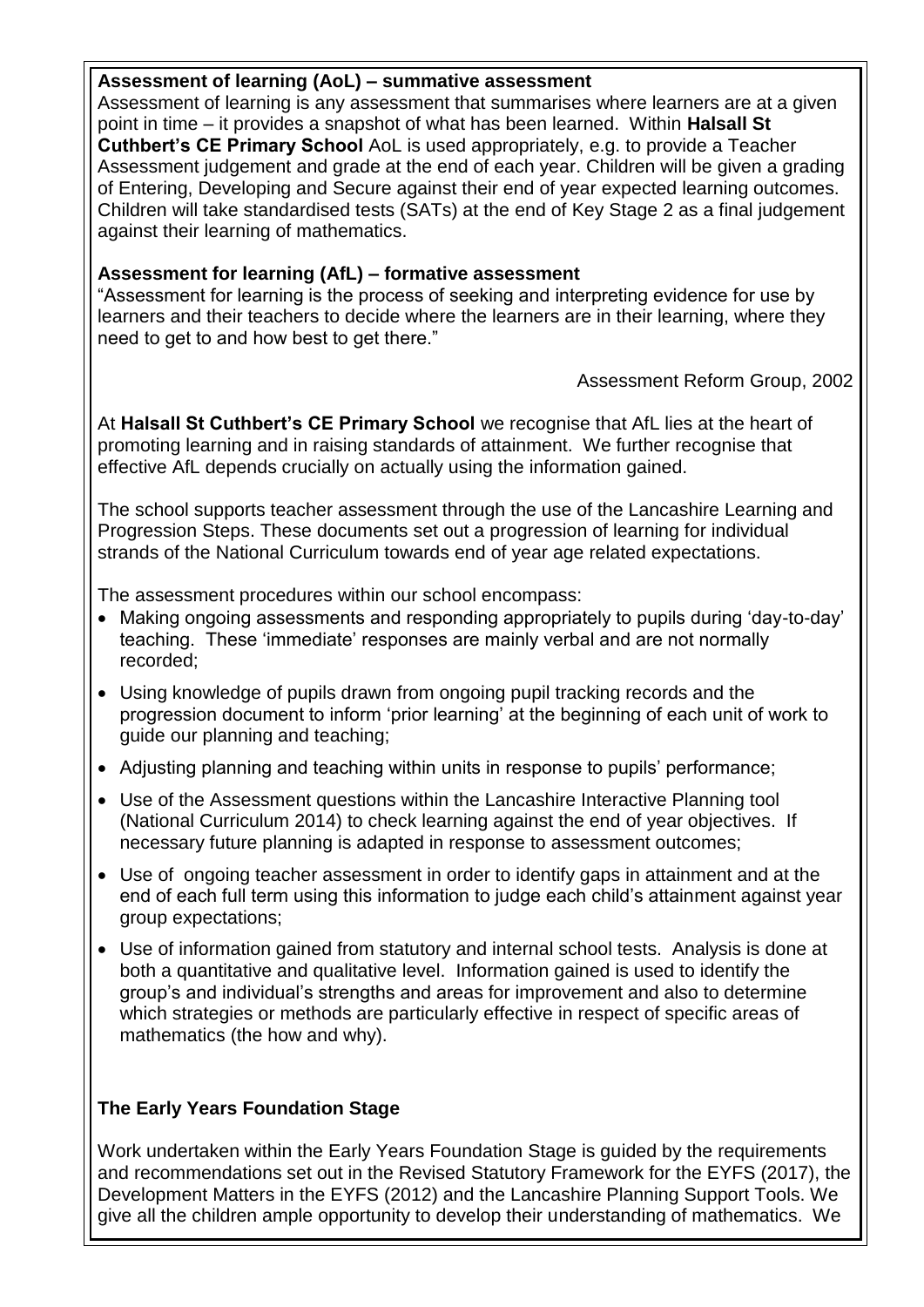aim to do this through varied activities that allow them to use, enjoy, explore, practise and talk confidently about mathematics.

# **Contribution in Mathematics to Teaching in Other Curriculum Areas**

At **Halsall St Cuthbert's CE Primary School** we use the LPDS National Curriculum Support Materials to highlight creative learning opportunities and outcomes for mathematics across other subjects.

### *English*

Mathematics contributes significantly to the teaching of English in our school by actively promoting the skills of reading, writing, speaking and listening.

# *Computing/ICT*

The effective use of ICT can enhance the teaching and learning of mathematics when used appropriately. When considering its use, we take into account the following points:

- ICT should enhance good mathematics teaching. It should be used in lessons only if it supports good practice in teaching mathematics;
- Any decision about using ICT in a particular lesson or sequence of lessons must be directly related to the teaching and learning objectives for those lessons;
- ICT should be used if the teacher and/or the children can achieve something more effectively with it than without it;
- Useful suggestions as to integrating ICT is given in the ICT section of the Lancashire Interactive Planning tool (National Curriculum 2014).

#### *Science*

Almost every scientific investigation or experiment is likely to require one or more of the mathematical skills of classifying, counting, measuring, calculating, estimating and recording in tables and graphs. In science pupils will for example order numbers, including decimals, calculate simple means and percentages, use negative numbers when taking temperatures, decide whether it is more appropriate to use a line graph or bar chart, and plot, interpret and predict from graphs.

# *Art, Design and Technology*

Measurements are often needed in art and design and technology. Many patterns and constructions are based on spatial ideas and properties of shapes, including symmetry. Designs may need enlarging or reducing, introducing ideas of multiplication and ratio. When food is prepared a great deal of measurement occurs, including working out times and calculating cost; this may not be straightforward if only part of a packet of ingredients has been used.

#### *History, Geography and Religious Education*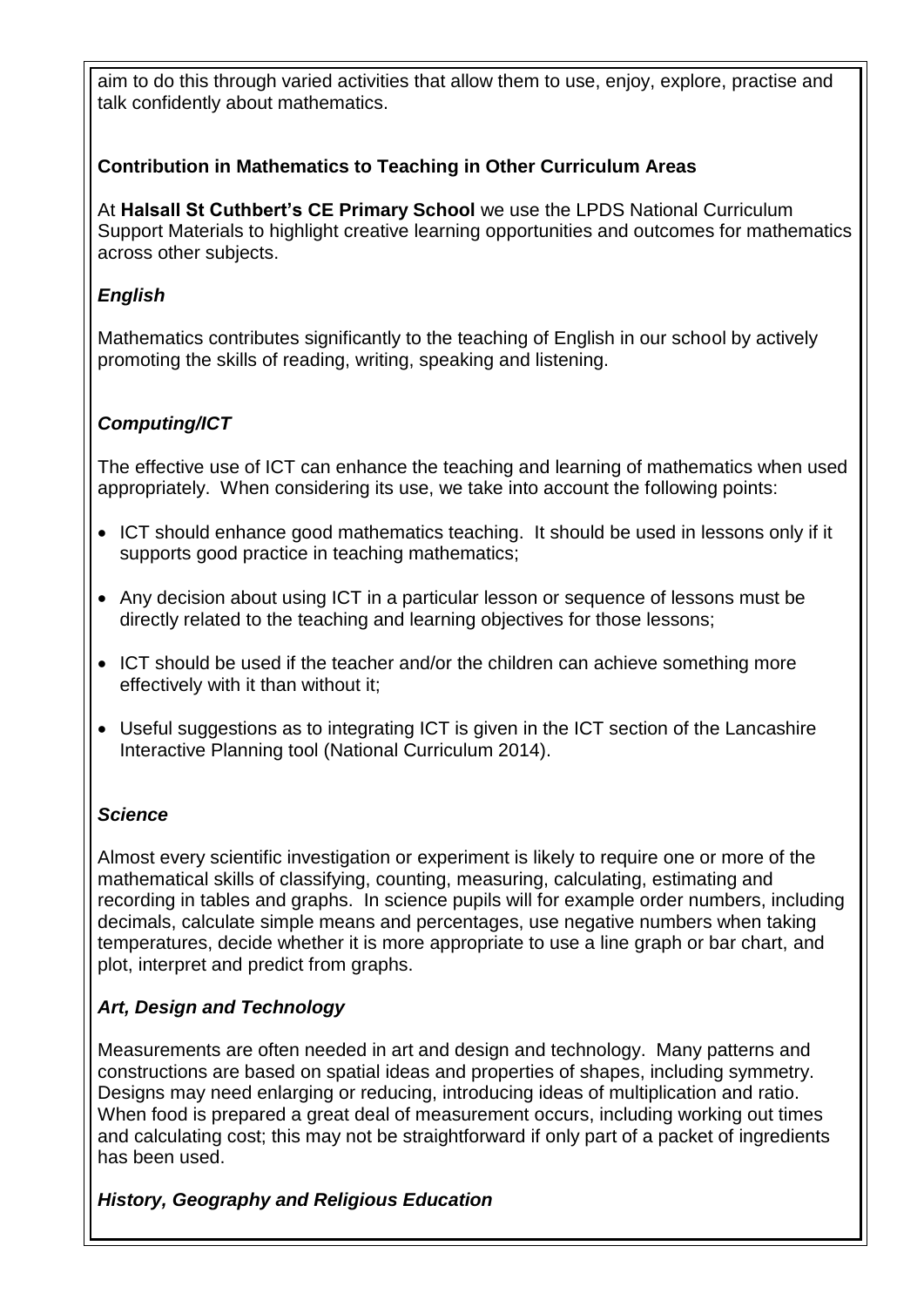In history and geography children will collect data by counting and measuring and make use of measurements of many kinds. The study of maps includes the use of co-ordinates and ideas of angle, direction, position, scale and ratio. The pattern of the days of the week, the calendar and recurring annual festivals all have a mathematical basis. For older children historical ideas require understanding of the passage of time, which can be illustrated on a time line, similar to the number line that they already know.

### *Physical Education and Music*

Athletic activities require measurement of height, distance and time, while ideas of counting, time, symmetry, movement, position and direction are used extensively in music, dance, gymnastics and ball games.

### *Personal, Social and Health Education (PSHE) and Citizenship*

Mathematics contributes to the teaching of personal, social and health education, and citizenship. The work that children do outside their normal lessons encourages independent study and helps them to become increasingly responsible for their own learning. The planned activities that children do within the classroom encourage them to work together and respect each other's views.

### **Teaching Mathematics to Children with Special Needs**

At **Halsall St Cuthbert's CE Primary School** we aim to provide a broad and balanced education to all pupils. Quality First Teaching is considered an entitlement for all pupils. Effective pupil tracking enables identification of pupils who may benefit from early 'intervention' at an appropriate level, i.e. Wave 2 or Wave 3.

We also recognise, and aim to make provision for, pupils who have a particular ability in mathematics. The nature of having mixed age classes is also be beneficial to children who are working above their standard as they will access the curriculum at a higher level.

# **Resources**

There is a range of resources to support the teaching of mathematics across the school. Staff are encouraged to use practical and visual models to support children's learning in mathematics. All classrooms have a wide range of appropriate practical apparatus. A range of audio visual aids are also available alongside a range of software to support mathematics learning.

# **Responses to Children's Work**

We recognise the importance of responding to children's work, whether orally or in writing. We seek to encourage children by acknowledging positive achievements. This could include praise for use of a viable method even if the end results were incorrect. Children are frequently provided with next steps to support and enhance their understanding and make links between previous and future learning. Children are given opportunities, and actively encouraged, to explain their work to others and to display their work when it seems appropriate. They are encouraged to value and respect the work of others.